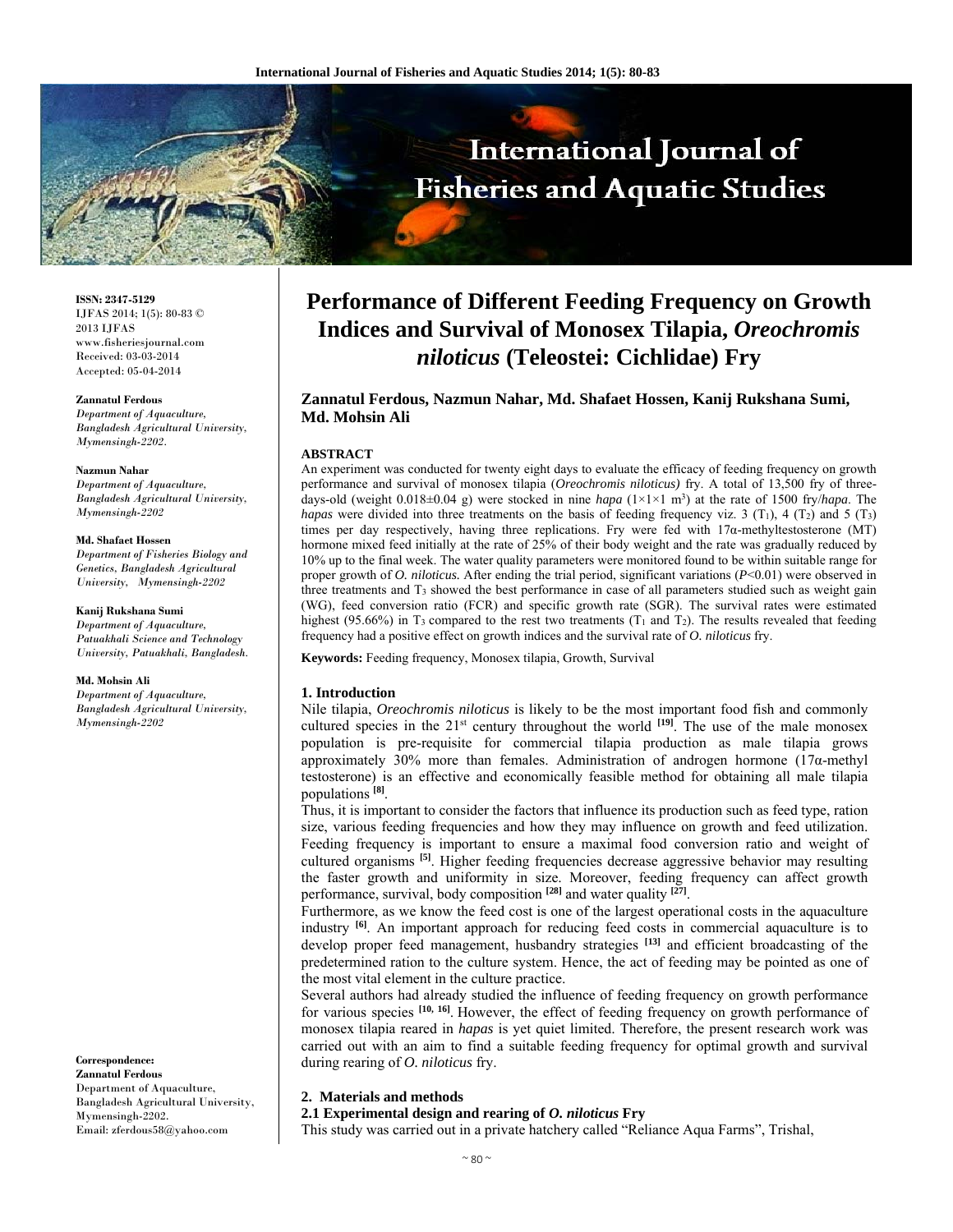Mymensingh from 22 July to 18 August, 2013. A total of 13,500 hatchery produced fry having initial size (0.018±0.04 g) were distributed in nine experimental *hapas*  $(1 \times 1 \times 1 \text{ m}^3)$  at a density of 1500 fry/*hapa*. All *hapas* were newly constructed before the start of the experiment and setup in a pond. *Hapas* were rectangular of synthetic netting of mesh size 1.5 mm closed from all sides except the top. The synthetic net was fitted with a bamboo pole by using rope and metallic wire. After that, *hapas* were divided into three treatments on the basis of feeding frequency, such as  $3(T_1)$ ,  $4(T_2)$  and  $5(T_3)$ times per day having three replications. Fry were provided hormone (17α-methyltestosterone) mixed formulated feed following the method of **[7]** for a period of 28 days. Then prepared diets were air dried at room temperature and stored for further application in a plastic container after sealing polythene bag. During the rearing period, in case of  $T_1$  (8:00, 12:00 and 16:00 hours) feed was provided three times per day, T2 Four times per day (8:00, 11:00, 14:00 and 17:00 hours) and T3 Five times per day (8:00, 10:00, 12:00, 14:00 and 16:00 hours) initially 25% of their body weight and reduced gradually at the rate of 10% of their body weight up to the final week. Proximate composition of fry diet was determined following the standard methods as given by the Association of Official Analytical Chemists, **[2]**. During the experimental period, water temperature by using a Celsius thermometer, pH with a portable digital pH meter (MICRO-TEMP, pH 500) and dissolved oxygen (DO) by a digital DO meter (multi 340 i/set, DO-5509; Germany) were recorded as  $26.5 \pm 1$  °C,  $7.5 \pm 0.2$  and 6.8±0.4 ppm, respectively.

#### **2.2 Performance evaluation of** *O. niloticus* **fry**

Periodic sampling of fry was done to assess the growth and health status of fry every after seven days. Fry were caught by using a scoop net with proper care and kept in a bowl with water. Weight was taken by digital electric balance (AND GULF, Dubai, U.A.E., model: GL-300). Then, fry were released in the respective *hapas*. Sampling was done early in

the morning when the fish's stomach was about to empty, to avoid the biasness of weight due to the presence of excessive feed. Additionally, the mean weight gain (g), specific growth rate (SGR), feed conversion ratio (FCR) and survival of fry were recorded at the time of final harvesting and growth parameters were calculated as:

Weight gain  $(g)$  = Mean final weight - Mean initial weight

% Weight gain =  $\frac{\text{Mean final weight - Mean initial weight}}{\text{Mean initial weight}} \times 100$ 

$$
SGR (\% / day) = \frac{\text{ln final weight - ln initial weight}}{\text{Number of experimental days}} \times 100^{[4]}
$$

 $FCR = \frac{Feed fed(dy weight)}{Live weight gain}$ 

Survival (%) = No. of fish harvested/No. of fish stocked  $\times$  100

### **2.3 Statistical analysis**

Data were analyzed by one-way analysis of variance (ANOVA) using the statistical software SPSS. Duncan Multiple Range Test (DMRT) was conducted to determine specific differences in treatment means. Differences were considered statistically significant at *P*<0.01.

## **3. Results**

# **3.1 Composition analysis of diet**

Proximate composition analysis of the test diet was made to verify the accuracy of the formulation. The protein content of the fry diet was 27.94 % and the overall results are shown in Table 1.

| Name of the major composition | Amount of composition (%) |  |  |
|-------------------------------|---------------------------|--|--|
| Moisture                      | 12.14                     |  |  |
| Protein                       | 27.94                     |  |  |
| Crude fiber                   | 5.23                      |  |  |
| Lipid                         | 7.95                      |  |  |
| Ash                           | 15.38                     |  |  |
| *NFE (Nitrogen free extract)  | 31.36                     |  |  |

**Table 1:** Proximate composition of feed used in experiment.

the contract of the contract of the state of  $NFE= 100\%$  - (moisture + protein + lipid + Crude fiber +ash)

#### **3.2 Effects of feeding frequency on growth and survival of**  *O. niloticus* **fry**

At the expiration of 28 days feeding trial, the mean final weight gain of the fry was recorded as  $0.21 \pm 0.03$  g,  $0.26 \pm 0.07$ g, and  $0.36\pm0.12$  g for  $T_1$ ,  $T_2$  and  $T_3$  respectively. The growth indices of fry were varied significantly (*P*<0.01) among the different treated groups and the values for percent weight gain, SGR, FCR and survival during the study period are shown in Table 2. The uppermost performances were observed among all the parameters studied when fry received 5 meals per day  $(T_3)$  and was significantly different  $(P<0.01)$  from all other treatments  $(T_1$  and  $T_2)$ . In the current study, we found the values of FCR were decreasing in accordance with the increasing feeding frequencies and the best (lowest) FCR was recorded in T<sub>3</sub> (1.21  $\pm$ 0.04).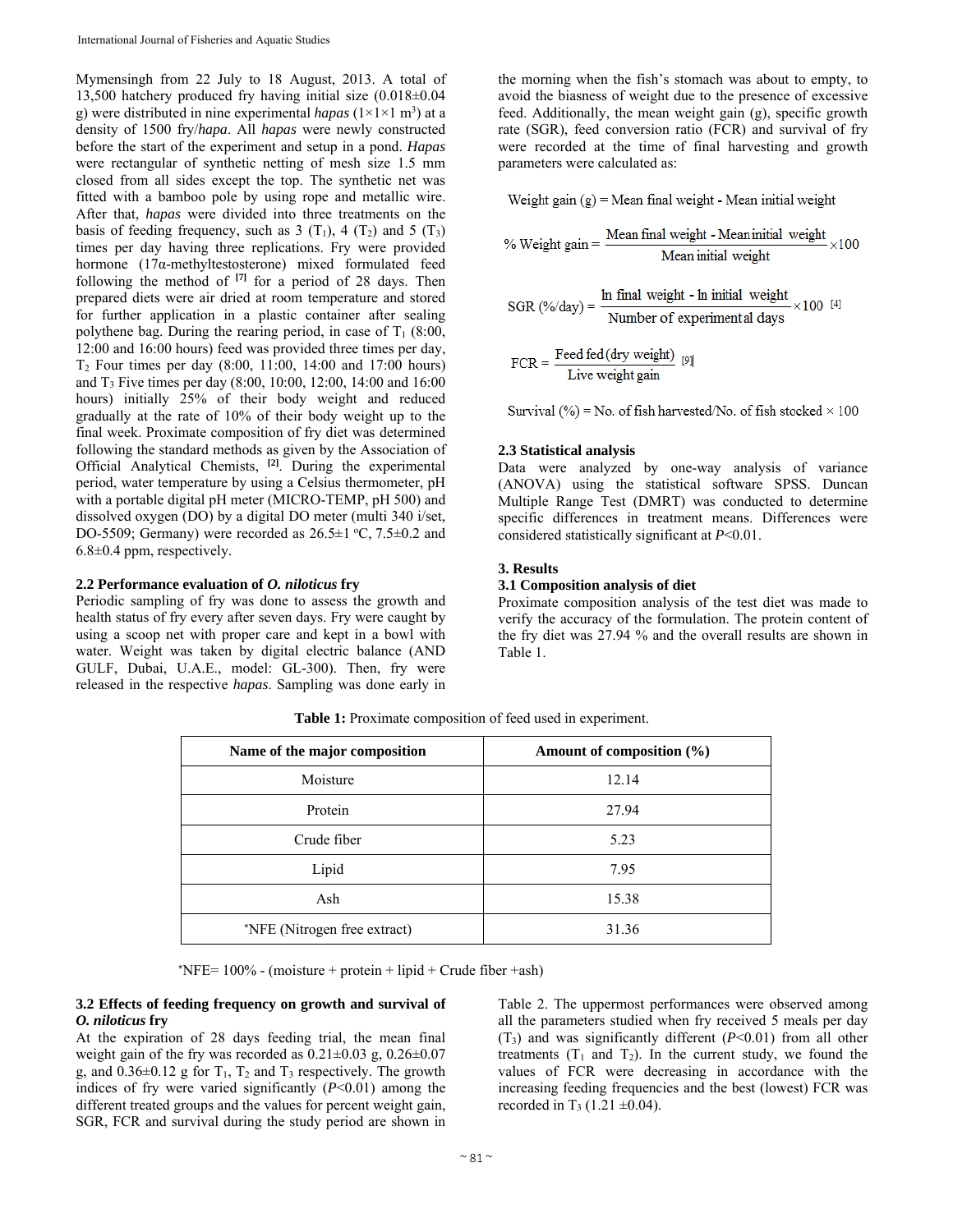| <b>Treatment</b>                                                                  | <b>Replication</b> | Weight gain (g)              | Weight gain $(\% )$        | SGR<br>$(\%$ day <sup>-1</sup> ) | <b>FCR</b>                      | <b>Survival</b><br>$(\%)$     |  |
|-----------------------------------------------------------------------------------|--------------------|------------------------------|----------------------------|----------------------------------|---------------------------------|-------------------------------|--|
| $T_1$<br>(3 times)<br>per day)                                                    | R1                 | 0.23                         | 1288.88                    | 9.39                             | 1.67                            | 81                            |  |
|                                                                                   | R <sub>2</sub>     | 0.19                         | 1066.66                    | 8.77                             | 1.64                            | 79                            |  |
|                                                                                   | R <sub>3</sub>     | 0.21                         | 1177.77                    | 9.09                             | 1.64                            | 81                            |  |
|                                                                                   | Mean               | $0.21 \pm 0.03$ <sup>c</sup> | $1177.77 \pm 34.28$ c      | $9.08 \pm 0.13$ <sup>c</sup>     | $1.65 \pm 0.09$ <sup>c</sup>    | $80.33 \pm 2.49$ <sup>c</sup> |  |
| T <sub>2</sub><br>(4 times)<br>per day)                                           | R1                 | 0.24                         | 1344.44                    | 9.54                             | 1.48                            | 85                            |  |
|                                                                                   | R <sub>2</sub>     | 0.26                         | 1455.55                    | 9.80                             | 1.51                            | 87                            |  |
|                                                                                   | R <sub>3</sub>     | 0.28                         | 1566.66                    | 10.05                            | 1.54                            | 89                            |  |
|                                                                                   | Mean               | $0.26 \pm 0.07^b$            | $1455.55 \pm 39.67^b$      | $9.79 \pm 0.17^b$                | $1.51 \pm 0.08^b$               | $89 \pm 2.68$ <sup>b</sup>    |  |
| T <sub>3</sub><br>(5 times<br>per day)                                            | R1                 | 0.32                         | 1788.88                    | 10.49                            | 1.22                            | 93                            |  |
|                                                                                   | R <sub>2</sub>     | 0.37                         | 2066.66                    | 10.98                            | 1.19                            | 93                            |  |
|                                                                                   | R <sub>3</sub>     | 0.39                         | 2177.77                    | 11.16                            | 1.22                            | 95                            |  |
|                                                                                   | Mean               | $0.36 \pm 0.12$ <sup>a</sup> | 2011.10±78.56 <sup>a</sup> | $10.88 \pm 0.31$ <sup>a</sup>    | 1.21<br>$\pm 0.04$ <sup>a</sup> | 93.66 $\pm$ 2.89 <sup>a</sup> |  |
| Mean values in the column with different superscripts are significantly different |                    |                              |                            |                                  |                                 |                               |  |

**Table 2:** Growth performance (weight gain, percent weight gain, survival and specific growth rate) of *O. niloticus* fry during 28 days.

## **4. Discussion**

Feeding frequency is one of the most important considerations in aquaculture practice that can affect overall growth, survival as well as habitat of fish. Again, the optimization of feeding frequency is considered as a significant factor as profit is the main motivating reason in fish culture. Proximate composition of the formulated diet was analyzed to verify the accuracy of the formulation. The protein content of the supplied diet was 27.94% that consistent with the findings of **[20]** who recommended that, the optimum protein requirement for growth of Nile tilapia is 25-35%.

Although, the amount of feed application was differ according to treatments, but same formulated diet was provided throughout the experimental period because the main purpose of this experiment was to evaluate the effectiveness of feeding frequency on growth performance of *O. niloticus* fry.

In our study, we found feeding frequency not only improved the growth indices, but also had a great impact on survival of *O. niloticus* fry. Fry that were fed at higher feeding frequencies  $(T_3)$  showed maximum performances in terms of weight gain, SGR and FCR. Our results are clearly supported by the findings of **[16]** who stated that, increasing the frequency of feeding in tilapia fry positively correlated with better fish growth performance. Again, <sup>[14]</sup> reported that weight gain, SGR and FCR of *O. mossambicus* fry are significantly affected by feeding frequency. High weight gain and specific growth rate at higher feeding frequencies have also been reported for red tilapia hybrid fry **[22]** and juvenile *O. nilo*ticus **[18]**. **[21]** suggested that the manual feeding frequency several times per day is the most appropriate for intensive grown tilapia. **[24]** also confirmed that weight gain of *O. niloticus* increased with increasing feeding frequency. Similar trends have also been observed for other fish species such as the red spotted grouper **[11]**, hybrid sunfish **[26]**, *Clarias gariepinus x Heterobranchus longifilis* hybrids **[15]**, common carps **[12]** and in rainbow trout **[25]**.

With regards to FCR, the lowest values (1.21) were recorded in *O. niloticus* fry fed with five times (T3) per day followed by four  $(T_2)$  and thrice per  $(T_1)$  day respectively. This might indicate that *O. niloticus* fry fed more frequently and utilize the formulated diet efficiently than fish fed less frequently. According to **[16]**, reducing feeding frequency to twice or thrice per day, considerably decrease growth and increase food conversion in Nile tilapia fry reared in earthen pond. Our data also concurrent with the results of **[1]** they recorded lowest FCR value (1.65) for monosex tilapia fry at higher feeding frequencies. Better FCR value at higher feeding frequencies were also reported for red hybrid tilapia fry **[22]**. The FCR values of the present study are lower than the FCR values reported by several biologists in case of different fishes. The causes might be due to the feed type, smaller ration size and proper utilization of diet. Therefore, daily feeding frequency is a useful tool particularly when the balance between maximum growth and optimal food conversion is aimed.

As we know, food availability and size variation are considered the primary causes of fish mortality. In our present work, poor survival of *O. niloticus* fry was observed in  $T_1$  and the highest was found in T3. **[14, 23]** reported a lower survival rate of *O. niloticus* fry for the lowest feeding frequency. Additionally **[1]** in an 40 days rearing period, obtained decidedly higher survival rates with monosex tilapia fry that were fed twice daily than with those that were fed once daily. The water quality parameters determined during the study period was within the acceptable range for tilapia culture **[3, 17]**. In fine, increased the no. of feeding frequency resulted in a better food accessibility, reduced feed competition to avoid stress of fry (that is the main factor for growth stunted) and leading to a better growth performance. A feeding frequency of 5 times a day compared to other treatments in this study is suggested to be optimum for achieving utmost growth, feed conversion efficiency and higher survival rates among *O. niloticus* fry.